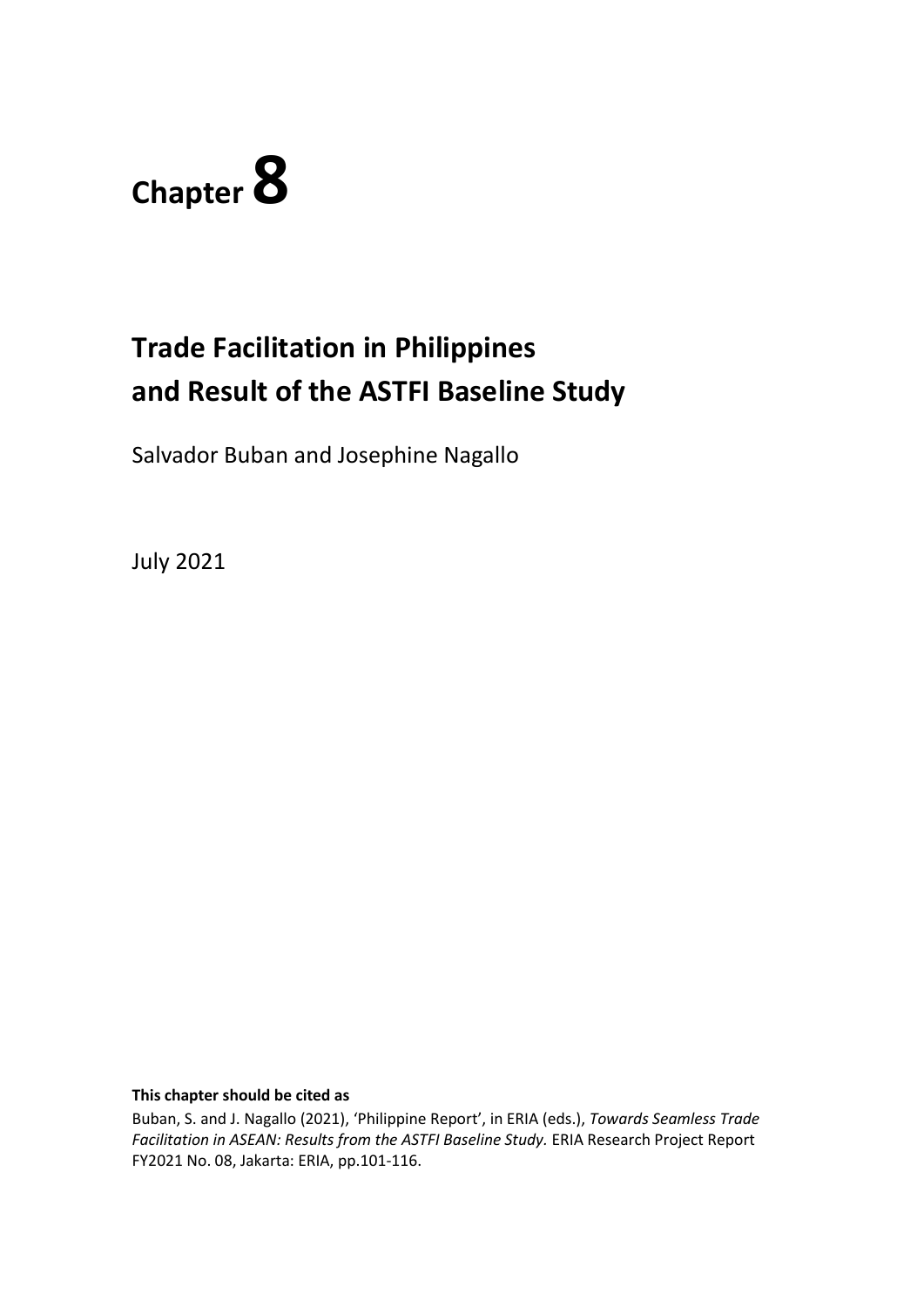# Chapter 8

# Trade Facilitation in Philippines and Results of the ASTFI Baseline Study<sup>1</sup>

*Salvador Buban and Josephine Nagallo*

# **1. Trade Overview**

From 2014 to 2018, the Philippines' total trade grew at an average rate of 8%, from \$129 billion in 2014 to \$182 billion in 2018.<sup>2</sup> Amongst its top 15 trading partners were Japan; the United States; China; Germany; and five Association of Southeast Asian Nations (ASEAN) Member States (AMS) – Indonesia, Malaysia, Singapore, Thailand, and Viet Nam, whose trade value totalled \$160 billion (footnote 1).

In 2018, 16% (\$10.7 billion) of the Philippines' total exports were to AMS, while 25% (\$28.6 billion) of its imports were sourced from other AMS (footnote 1). The data show that AMS are still amongst the Philippines' key partners both for selling products and for sourcing imports. Some 63% of the products exported and 36% of those imported by the Philippines belong to the same product category, i.e. electrical products, electrical equipment, and machinery (HS Code 84 and 85).<sup>3</sup>

# **2. Key Trade Facilitation Reforms**

Recognising the importance of trade in the country's economy and the extent to which an improved trade facilitation environment could contribute to an increase in trade, the Philippines embarked on various trade facilitation reforms, including the enactment of the Customs Modernization and Tarff Act, 2016 (CMTA); the implementation of the Philippine National Single Window (PNSW); and the launch of the new single window platform (TradeNet). The Philippines also proposed the inclusion of the enactment of the Ease of Doing Business and Efficient Government Service Delivery Act, 2018 (Republic Act No. 11032), under which the National Effort for the Harmonization of Efficiency Measures

[https://www.trademap.org/Country\\_SelProductCountry\\_TS.aspx?nvpm=1%7c608%7c%7c%7c%7cTOTAL%7](https://www.trademap.org/Country_SelProductCountry_TS.aspx?nvpm=1%7c608%7c%7c%7c%7cTOTAL%7c%7c%7c2%7c1%7c1%7c1%7c2%7c1%7c2%7c1%7c1%7c1) [c%7c%7c2%7c1%7c1%7c1%7c2%7c1%7c2%7c1%7c1%7c1](https://www.trademap.org/Country_SelProductCountry_TS.aspx?nvpm=1%7c608%7c%7c%7c%7cTOTAL%7c%7c%7c2%7c1%7c1%7c1%7c2%7c1%7c2%7c1%7c1%7c1) (accessed 15 April 2018).

3 International Trade Centre (n.d), Trade Map, Export data (List of Products Exported by the Philippines). [https://www.trademap.org/Product\\_SelCountry\\_TS.aspx?nvpm=1%7c608%7c%7c%7c%7cTOTAL%7c%7c%7](https://www.trademap.org/Product_SelCountry_TS.aspx?nvpm=1%7c608%7c%7c%7c%7cTOTAL%7c%7c%7c2%7c1%7c1%7c2%7c2%7c1%7c1%7c4%7c1%7c1) [c2%7c1%7c1%7c2%7c2%7c1%7c1%7c4%7c1%7c1](https://www.trademap.org/Product_SelCountry_TS.aspx?nvpm=1%7c608%7c%7c%7c%7cTOTAL%7c%7c%7c2%7c1%7c1%7c2%7c2%7c1%7c1%7c4%7c1%7c1) (accessed 15 April 2018);

International Trade Centre (n.d.), Trade Map, Import Data (List of Products Imported by the Philippines). https://www.trademap.org/Product\_SelCountry\_TS.aspx?nvpm=1%7c608%7c%7c%7c%7c%7cTOTAL%7c%7c%7 [c2%7c1%7c1%7c1%7c2%7c1%7c1%7c4%7c1%7c1](https://www.trademap.org/Product_SelCountry_TS.aspx?nvpm=1%7c608%7c%7c%7c%7cTOTAL%7c%7c%7c2%7c1%7c1%7c1%7c2%7c1%7c1%7c4%7c1%7c1) (accessed 15 April 2018)

<sup>&</sup>lt;sup>1</sup> This report is based on the 2018 data of the ASTFI baseline study survey.

<sup>2</sup> International Trade Centre (n.d), Trade Map, Export Data (List of Importing Markets for a Product Exported by the Philippines).

[https://www.trademap.org/Country\\_SelProductCountry\\_TS.aspx?nvpm=1%7c608%7c%7c%7c%7cTOTAL%7](https://www.trademap.org/Country_SelProductCountry_TS.aspx?nvpm=1%7c608%7c%7c%7c%7cTOTAL%7c%7c%7c2%7c1%7c1%7c2%7c2%7c1%7c2%7c1%7c1%7c1) [c%7c%7c2%7c1%7c1%7c2%7c2%7c1%7c2%7c1%7c1%7c1](https://www.trademap.org/Country_SelProductCountry_TS.aspx?nvpm=1%7c608%7c%7c%7c%7cTOTAL%7c%7c%7c2%7c1%7c1%7c2%7c2%7c1%7c2%7c1%7c1%7c1) (accessed 15 April 2018);

International Trade Centre (n.d.), Trade Map, Philippines, Import Data (List of Supplying Markets for a Product Imported by the Philippines).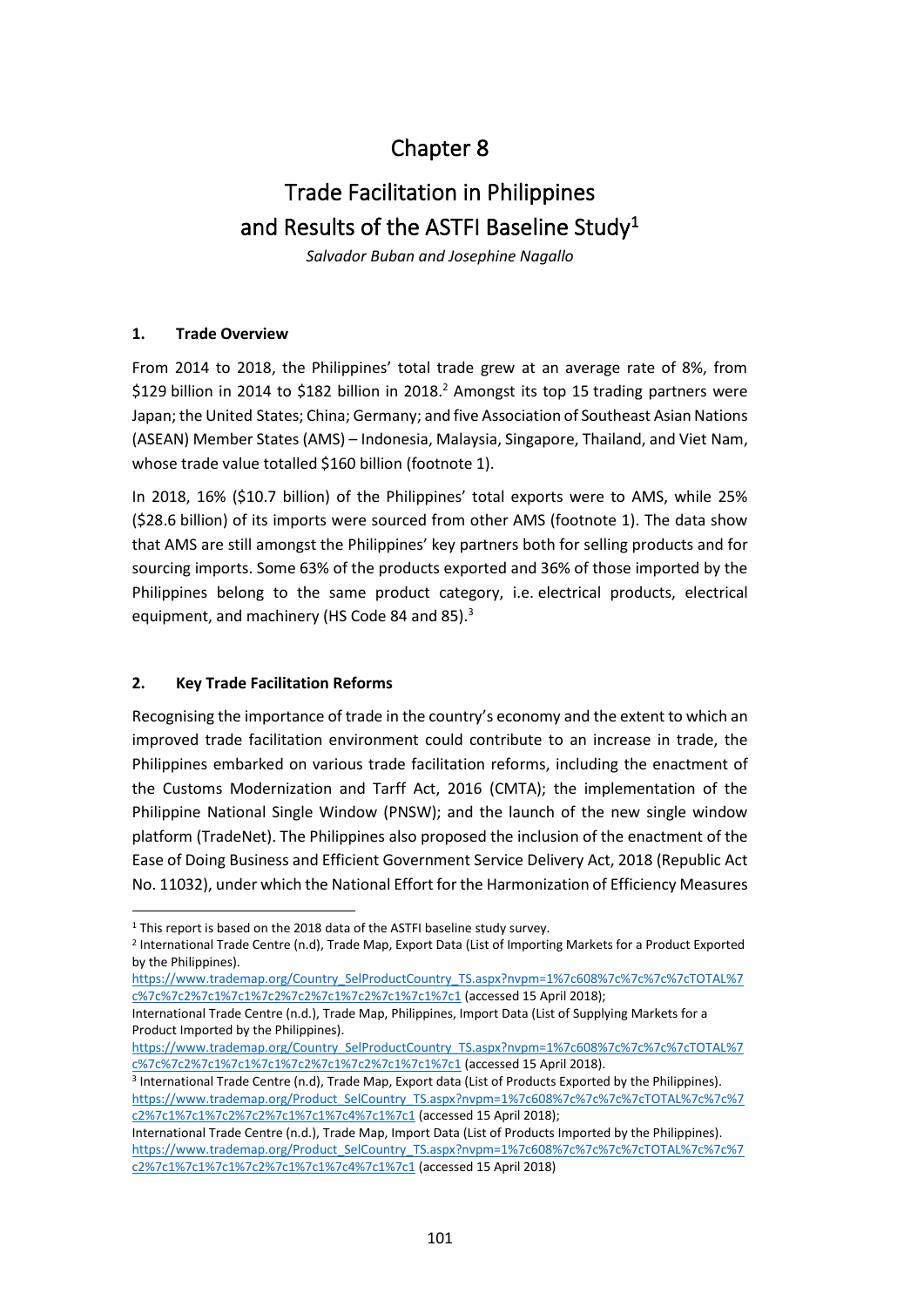of Inter-Related Agencies or Program NEHEMIA was developed to improve the operation of other trade-related government agencies.

# **2.1. Customs Modernization and Tariff Act**

The enactment of the CMTA on 30 May 2016 was a milestone reform in Philippine trade facilitation. As landmark legislation anchored on trade facilitation initiatives and measures, the CMTA aimed to simplify, modernise, and align Philippine customs procedures with international standards and best practices. It set down basic trade facilitation standards – including opening access to relevant customs information, regulatory issuances, and rulings – thereby increasing transparency and predictability in import and export transactions. The CMTA also envisaged full electronic processing of shipment documents, streamlining of export and import procedures, the application of efficient border controls based on international best practices, steeper penalties for the violation of customs laws, and enhanced transparency in addressing the needs of private stakeholders and the business community.

Some of the main trade facilitation features of the CMTA are advance rulings, Authorised Economic Operators (AEOs), advance lodgement and clearance, temporary admission of goods, expedited shipments, and the single window. Following the enactment of the CMTA, the Department of Finance (DOF) and the Bureau of Customs (BOC) established a project management office to oversee its implementation. A 3-year CMTA implementation plan was prepared, which included the establishment of drafting teams and a review team that drafted the implementing rules and regulations of the CMTA. These implementing rules and regulations, called customs administrative orders (CAOs) and customs memorandum orders (CMOs), are the enabling regulations for the CMTA implementation. Part of the process of drafting the CAOs or CMOs is consultation with various stakeholders, to provide an opportunity – especially for the private sector – to share its views, inputs, and comments before the implementation of the regulations.

#### **2.2. National Single Window**

In 2004, the national single window concept was introduced to major agencies in the Philippines. The PNSW, an electronic platform for the issuance of licences and permits fully funded by the Government of the Philippines, was implemented in 2009. A number of government agencies (e.g. the Bureau of Internal Revenue, the Food and Drug Administration, the Bureau of Fisheries and Aquatic Resources, the National Meat Inspection Service, the Optical Media Board, the Philippine National Police, the Bureau of Import Services, the Bureau of Animal Industry, and the Bureau of Plant Industry) were part of the PNSW. Traders apply for licences, permits, and clearances through the PNSW, and these are then reviewed and subsequently approved by the government agencies. For other agencies under the Department of Agriculture, the value added service provider (VASP) system was used as their front-end system and transport layer connection to the PNSW. While the VASP system used by agencies under the Department of Agriculture provided more features than the PNSW, i.e. electronic payments (e-payments), simultaneous transmission of permits to personnel in the field (as gleaned from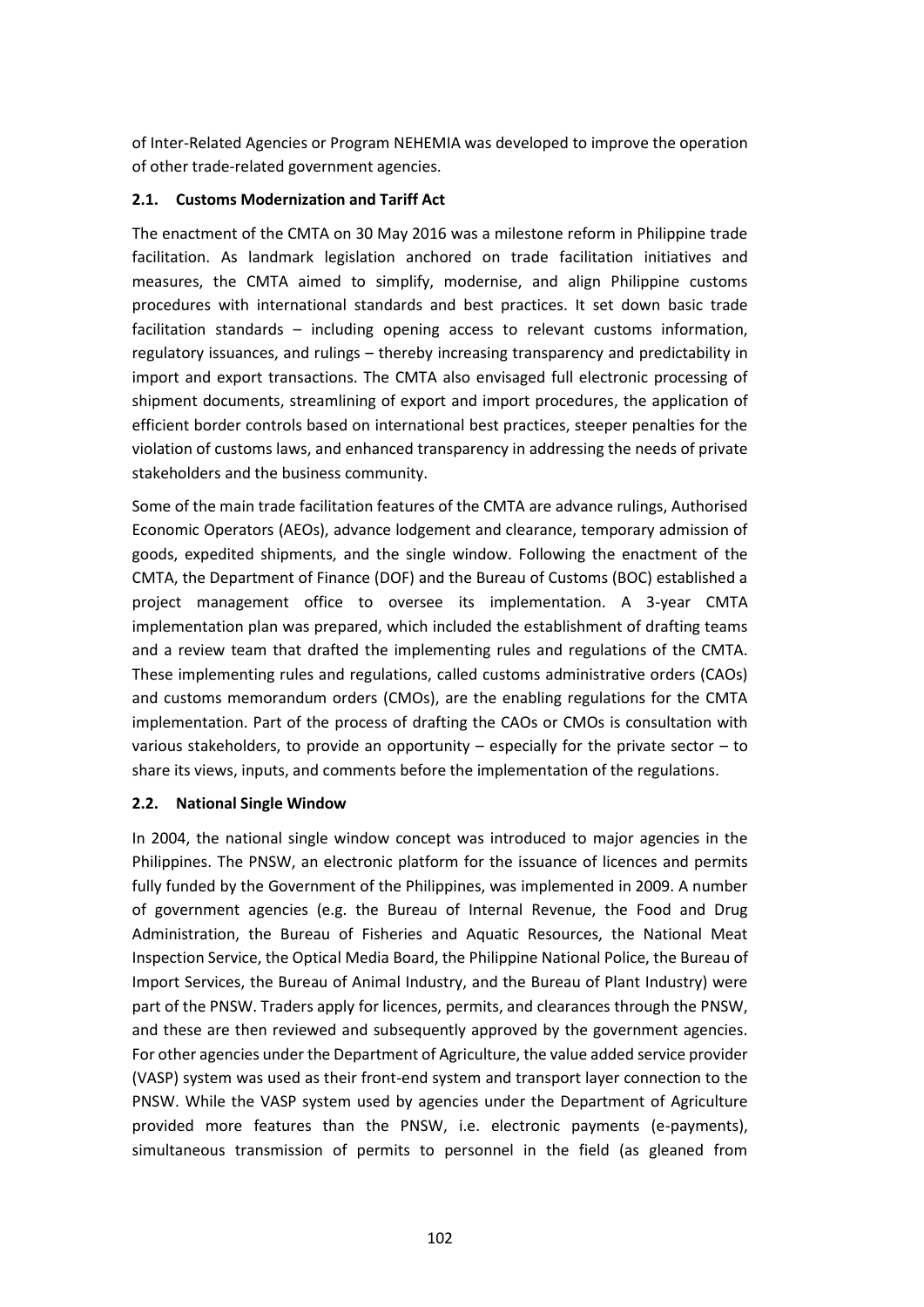information shared by representatives from Department of Agriculture agencies during the validation-cum-consultation), the VASP was still considered a separate system from the PNSW.

However, the implementation of the PNSW was slow, and the usage of the PNSW by agencies in the issuance of licences and permits has declined. Some government agencies even reverted to manual issuance of permits. The BOC, which managed the PNSW, exerted efforts to revitalize PNSW operations by integrating the PNSW with the integrated enhanced customs processing system, a <del>₱</del>650 million (\$13 million) computerised system project that will integrate single window operations with the customs procedures and cargo clearance process. However, the project was embroiled in legal issues which led to its cancellation. This situation contributed to the decline in the use of the PNSW. The Philippines' participation in ASEAN Single Window (ASW) activities was also affected, such as the inability to participate in the live implementation of the ASW pilot project on the electronically submitted Form D under the ASEAN Trade in Goods Agreements (e-ATIGA Form D), despite being actively involved in earlier ASW activities.

# **2.3. TradeNet**

The DOF launched the TradeNet platform in December 2017. TradeNet operates as the new PNSW, with the aim of connecting more than 60 regulatory government agencies. It will be operated and maintained by the Department of Information and Communications Technology, a government agency responsible for the planning, development, and promotion of information and communication technology (ICT) in the country. Although TradeNet is not yet fully operational, it has started issuing licences and permits.

The TradeNet platform is being developed as a project of the Interagency Business Process Interoperability, under the auspices of the DOF's Anti-Red Tape Act team which aims to streamline the complicated import and export documentation process in revenue collection to facilitate the clearance of goods, and will help contribute to the ease of doing business for the private sector in the country and facilitate trade.

TradeNet is an 'automated licensing, permit, clearance, and certification system integrated into one platform for regulatory agencies', where users can submit applications for permits and licences to comply with import and export requirements. As this is an integrated and cloud-based system, inter-agency routing of documents will be easier, while real-time reports and data can easily be generated to assist in risk assessment and management as well as in conducting the necessary checks and verification against government business registries.<sup>4</sup>

<sup>4</sup> The Inter-Agency Business Process Interoperability Program team briefed the Economic Research Institute for ASEAN and East Asia (ERIA) on the NSW and ASW on 14 March 2018.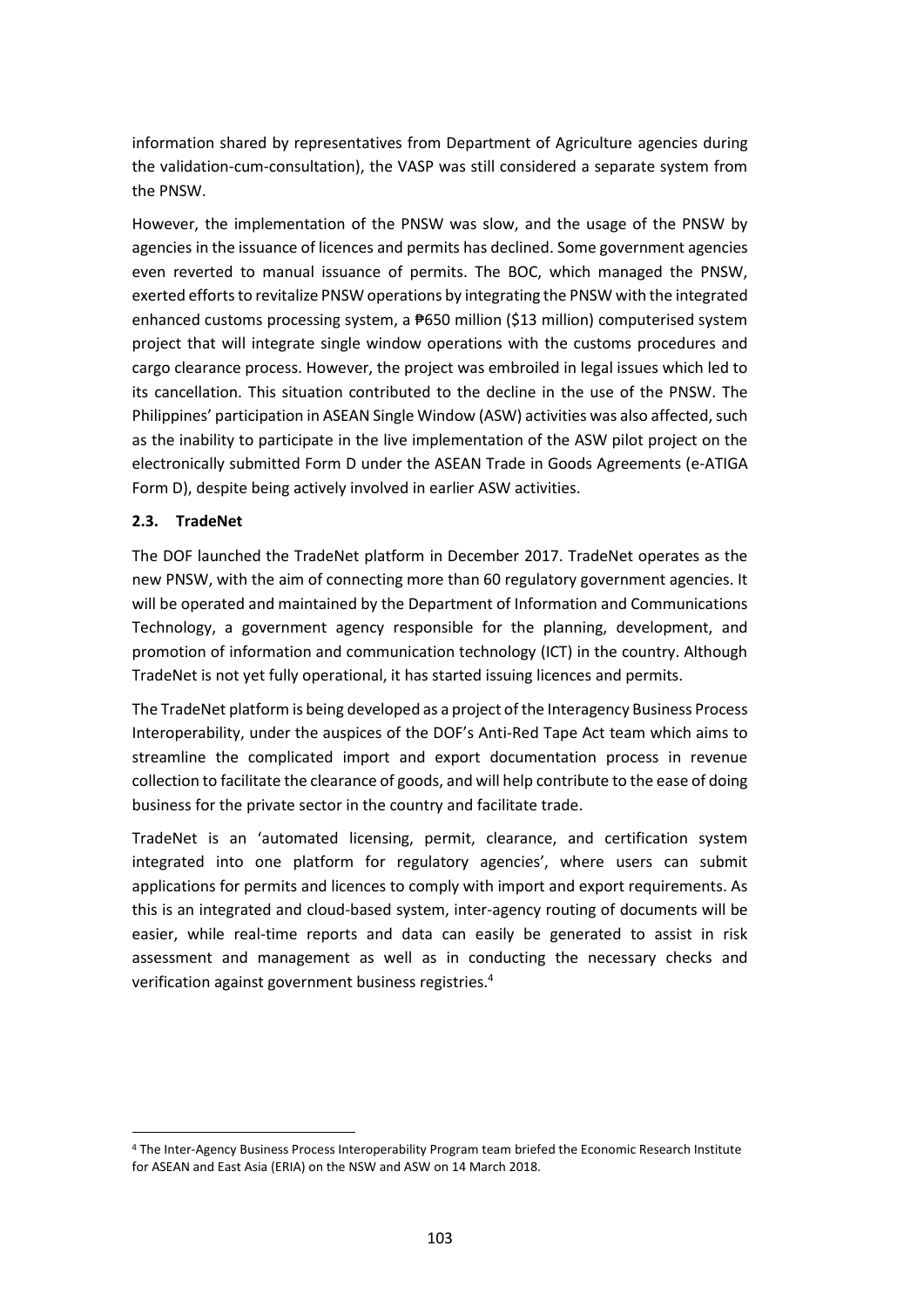#### **2.4. Trade facilitation indicators from secondary sources**

The World Bank's Trading Across Borders indicator noted improvements in the Philippines' trade facilitation environment from 2006 to 2015, where it showed a 30% reduction in the cost to export and a 20% reduction in the cost to import. The improvement in the cost reductions was complemented by a decrease in the time to export, from 17 days to 15 days, while the time to import was shortened from 18 days to 15 days (Table 8.1).

| <b>Economy</b>                             | 2015  | 2006  |
|--------------------------------------------|-------|-------|
| DTF - Trading across borders               | 77.23 | 72.61 |
| Documents to export (number)               | 6     | 6     |
| Documents to import (number)               |       | 8     |
| Cost to export (\$ per container deflated) | 755   | 1,077 |
| Cost to import (\$ per container deflated) | 915   | 1,141 |
| Time to export (days)                      | 15    | 17    |
| Time to import (days)                      | 15    | 18    |

**Table 8.1: Philippines Trading Across Borders Achievement, 2006–2015**

DTF = distance to frontier.

Note: The distance to frontier score captures the gap between an economy's performance and a measure of best practice across the entire sample of all indicators for 10 Doing Business topics.<sup>5</sup> The DTF of trading across borders reflects a combination of the costs and time required for exports and imports. Source: World Bank (2018), Ease of Doing Business

[https://www.doingbusiness.org/content/dam/doingBusiness/excel/db2020/Historical-data---COMPLETE](https://www.doingbusiness.org/content/dam/doingBusiness/excel/db2020/Historical-data---COMPLETE-dataset-with-scores.xlsx)[dataset-with-scores.xlsx](https://www.doingbusiness.org/content/dam/doingBusiness/excel/db2020/Historical-data---COMPLETE-dataset-with-scores.xlsx) (accessed 1 July 2018).

In the 4 years from 2015 to 2018, however, some of the indicators have not changed or progressed, based on World Bank data using a methodology adopted in 2015 (Table 8.2). This condition may call for the Philippines to undertake more efforts and strategies to create better trade facilitative conditions.

<sup>5</sup> World Bank. (2016). Distance to Frontier and Ease of Doing Business Ranking. [https://www.doingbusiness.org/content/dam/doingBusiness/media/Annual-Reports/English/DB17-](https://www.doingbusiness.org/content/dam/doingBusiness/media/Annual-Reports/English/DB17-Chapters/DB17-DTF-and-DBRankings.pdf) [Chapters/DB17-DTF-and-DBRankings.pdf](https://www.doingbusiness.org/content/dam/doingBusiness/media/Annual-Reports/English/DB17-Chapters/DB17-DTF-and-DBRankings.pdf) (accessed 1 July 2018).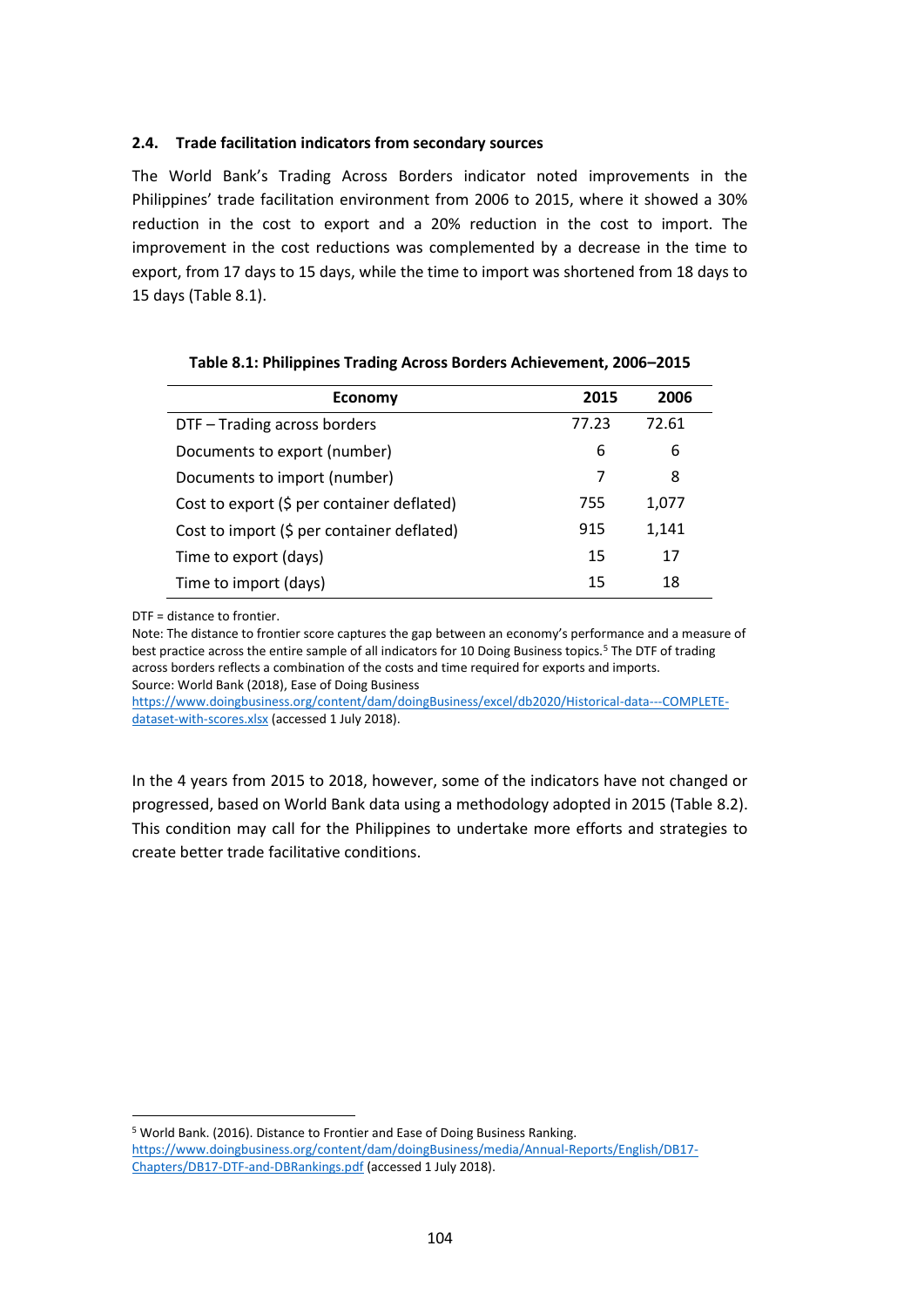| <b>Economy</b>                                 | 2018  | 2015  |
|------------------------------------------------|-------|-------|
| Rank - Trading across borders (DB18)           | 99    |       |
| DTF - Trading across borders                   | 69.39 | 69.39 |
| Time to export: Documentary compliance (hours) | 72    | 72    |
| Time to import: Documentary compliance (hours) | 96    | 96    |
| Time to export: Border compliance (hours)      | 42    | 42    |
| Time to import: Border compliance (hours)      | 72    | 72    |
| Cost to export: Documentary compliance (\$)    | 53    | 53    |
| Cost to import: Documentary compliance (\$)    | 50    | 50    |
| Cost to export: Border compliance (\$)         | 456   | 456   |
| Cost to import: Border compliance (\$)         | 580   | 580   |

**Table 8.2: Philippines Trading Across Borders Achievement, 2015–2018**

DB = Doing Business, DTF = distance to frontier.

The distance to frontier score captures the gap between an economy's performance and a measure of best practice across the entire sample of all indicators for 10 Doing Business topics<sup>6</sup> The DTF of trading across borders reflects a combination of the costs and time required for exports and imports. Source: World Bank (2018), Ease of Doing Business.

[https://www.doingbusiness.org/content/dam/doingBusiness/excel/db2020/Historical-data---COMPLETE](https://www.doingbusiness.org/content/dam/doingBusiness/excel/db2020/Historical-data---COMPLETE-dataset-with-scores.xlsx)[dataset-with-scores.xlsx](https://www.doingbusiness.org/content/dam/doingBusiness/excel/db2020/Historical-data---COMPLETE-dataset-with-scores.xlsx) (accessed 1 July 2018).

The trade facilitation and logistics environment has shown signs of improvement from 2015 to 2018, but significant concerns remain, as measured by the Domestic Logistics Performance Index (LPI) – Environment and Institutions.

Despite some improvements in customs clearance procedures and other official clearance procedures in the Philippines, further improvement needs to be made in the area of competence and quality services delivered by logistics services providers (road, rail, maritime, and freight forwarders), sanitary and phytosanitary agencies, and quality or standards inspection agencies. The high fees and charges for ports are also a challenge for the Philippines to improve its logistics performance.

The LPI revealed an improvement in the Philippines' overall rank, from 71 in 2016 to 60 in 2018. Although the ranking improved considerably, the overall score only increased slightly, from 2.86 in 2016 to 2.90 in 2018. The increase in ranking did not extend to the customs LPI ranking, which deteriorated to 85 in 2018 from 78 in 2016 and 47 in 2014. This may also be due to improvements in other countries, which lowered the rank of the Philippines.

<sup>6</sup> World Bank. (2016). Distance to Frontier and Ease of Doing Business Ranking. [https://www.doingbusiness.org/content/dam/doingBusiness/media/Annual-Reports/English/DB17-](https://www.doingbusiness.org/content/dam/doingBusiness/media/Annual-Reports/English/DB17-Chapters/DB17-DTF-and-DBRankings.pdf) [Chapters/DB17-DTF-and-DBRankings.pdf](https://www.doingbusiness.org/content/dam/doingBusiness/media/Annual-Reports/English/DB17-Chapters/DB17-DTF-and-DBRankings.pdf) (accessed 1 July 2018).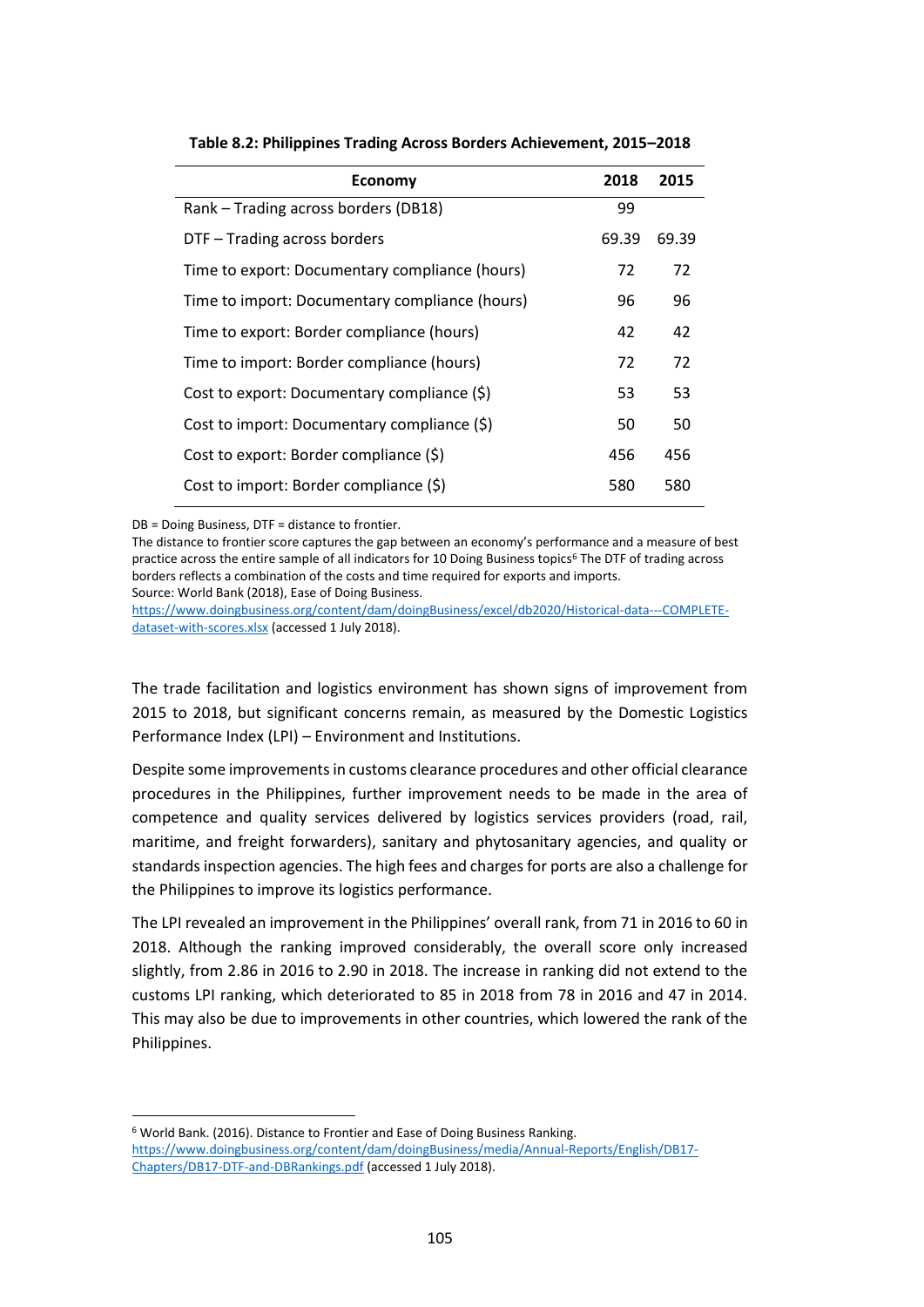The reduction in the international customs LPI ranking is similar to the domestic LPI score. More than 75% of freight forwarders, as the LPI respondents, perceived the clearance and delivery of Philippine imports and exports to be efficient. In addition, the respondents indicated that the transparency of customs clearance and border agencies was very low.

| <b>Indicator</b>                          | 2014 | 2016 | 2018 |
|-------------------------------------------|------|------|------|
| <b>International LPI</b>                  |      |      |      |
| Overall rank                              | 57   | 71   | 60   |
| Customs LPI rank                          | 47   | 78   | 85   |
| <b>Domestic LPI</b>                       |      |      |      |
| Clearance and delivery of imports (%)     | 67   | 40   | 75   |
| Clearance and delivery of exports (%)     | 100  | 80   | 100  |
| Transparency of customs clearance (%)     | 67   | 40   | 0    |
| Transparency of other border agencies (%) | 50   | 40   | 0    |
| Solicitation of informal payments (%)     | 33   | 60   | O    |

**Table 8.3: LPI Performance, 2018**

LPI = Logistics Performance Index.

Source: World Bank (2018), International Logistic Performance Index Global.

[https://lpi.worldbank.org/sites/default/files/International\\_LPI\\_from\\_2007\\_to\\_2018.xlsx](https://lpi.worldbank.org/sites/default/files/International_LPI_from_2007_to_2018.xlsx) (accessed 1 June 2018); World Bank (2018), Domestic Logistics Performance Index, Environment and Institutions. [https://lpi.worldbank.org/domestic/environment\\_institutions](https://lpi.worldbank.org/domestic/environment_institutions) (accessed 1 June 2018).

# **3. Highlights and Key Findings of the ASTFI Survey**

A questionnaire survey was conducted during the first half of 2018 with 22 government agencies on five components: (i) transparency and information on laws, regulations, and procedures; (ii) communication with and active engagement of the private sector; (iii) release and clearance formalities; (iv) import/export formalities and coordination; and (v) transport facilitation. The results of the survey are summarised below.

# **3.1. Transparency and information on laws, regulations, and procedures**

The Philippines received a commendable score for transparency of information on laws, regulations, and procedures. Information on legislation, procedures, and documentary requirements for import and export is available on the BOC and agency websites.<sup>7</sup> It is also available in the Philippine National Trade Repository (PNTR), including the mandatory information required in Article 13 of the ATIGA.<sup>8</sup>

The PNTR improved over the past 2 years (2016–2018), when it started populating information in 2017. One notable feature about the non-tariff measure (NTM) section of the PNTR allows users to key in specific HS codes or product descriptions to identify the corresponding NTMs regulating the product. Although this feature is not mandatory in

<sup>7</sup> BOC (n.d.)[, http://customs.gov.ph/](http://customs.gov.ph/) (accessed 15 April 2018).

<sup>8</sup> PNTR (n.d.)[, http://pntr.gov.ph/](http://pntr.gov.ph/) (accessed 15 April 2018).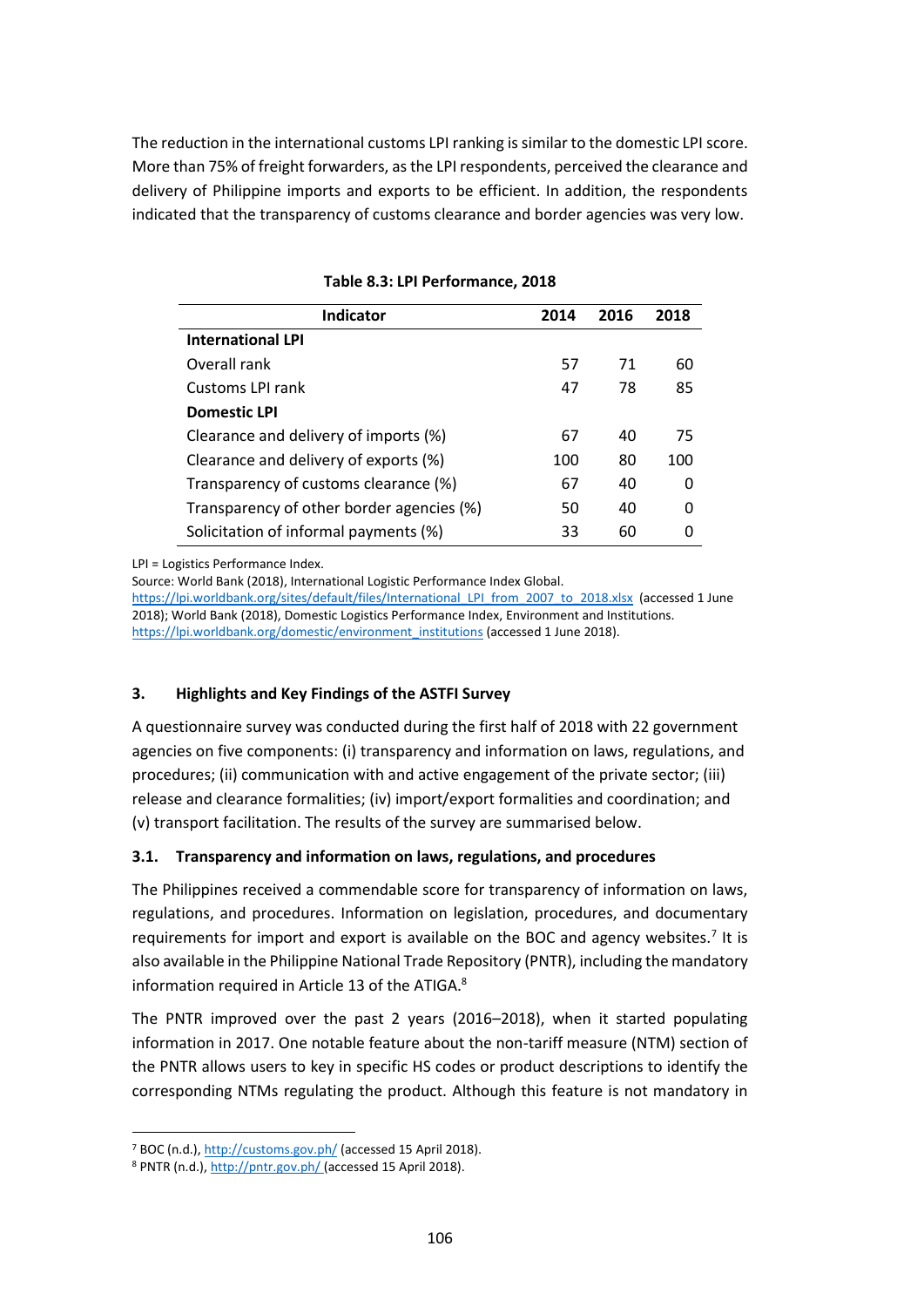the national trade repository and the ASEAN Trade Repository (ATR), some AMS have included this interface to make it user-friendly for business people who are more familiar with the HS code or product description than the NTM regulating that product. Further work is needed to populate and update the NTM section of the PNTR, but the foundation is already in place.

The information on the BOC website and users' access to the website had been challenging, but they have improved significantly since 2018. Interactive information channels are available on the customs website, with an operational help desk to respond to stakeholders' needs. The BOC customer assistance and response service has email, Facebook, and Twitter accounts to send updates and news on the developments at the BOC, as well as receive feedback from stakeholders.

# **3.2. Communication with and active engagement of the private sector**

The Philippines received a significantly high score for this component. The National Trade Facilitation Committee (NTFC) is the Inter-Agency Committee on the ASEAN Economic Community (CAEC).<sup>9</sup> It is composed of departments and agencies concerned with ASEAN economic and financial cooperation. The CAEC, which is led by the Department of Trade and Industry (DTI), was established to facilitate inter-agency consultations in the development and implementation of policies and programmes related to the Philippines' trade and economic agreements under ASEAN (DTI, 2017). In line with its mandate, the CAEC undertakes outreach and advocacy initiatives that promote widening the awareness and understanding of the benefits and challenges of the ASEAN Economic Community (AEC), engaging and mobilising stakeholders to participate in the AEC building process, and encouraging stakeholders' inputs to shape AEC initiatives that could result in a meaningful outcome for the Philippines.

Consistent with enhancing government–private sector collaboration, the CAEC facilitated sustained engagement with the ASEAN Business Advisory Council, which has both national and regional level mechanisms. Through the CAEC, the DTI's Board of Investments conducted AEC Game Plan Industry Roadmap Localisation Forums in all regions of the country, which encouraged stakeholders to apply these initiatives and activities locally. Through coordination with CAEC agencies, the DTI has convened hundreds of forums on Doing Business in Free Trade Areas (FTAs) to help small businesses understand and take advantage of the benefits of preferential market access provided under FTAs, especially in the AEC. The forums also encouraged other private sector organisations, such as the Philippine Chamber of Commerce and Industry, the Makati Business Club, and the Management Association of the Philippines, to follow suit in undertaking similar initiatives.

<sup>9</sup> Administrative Order No. 20 dated 6 September 2011 on Reorganizing and Renaming the Philippine Council on ASEAN and APEC Cooperation into the Philippine Council for Regional Cooperation.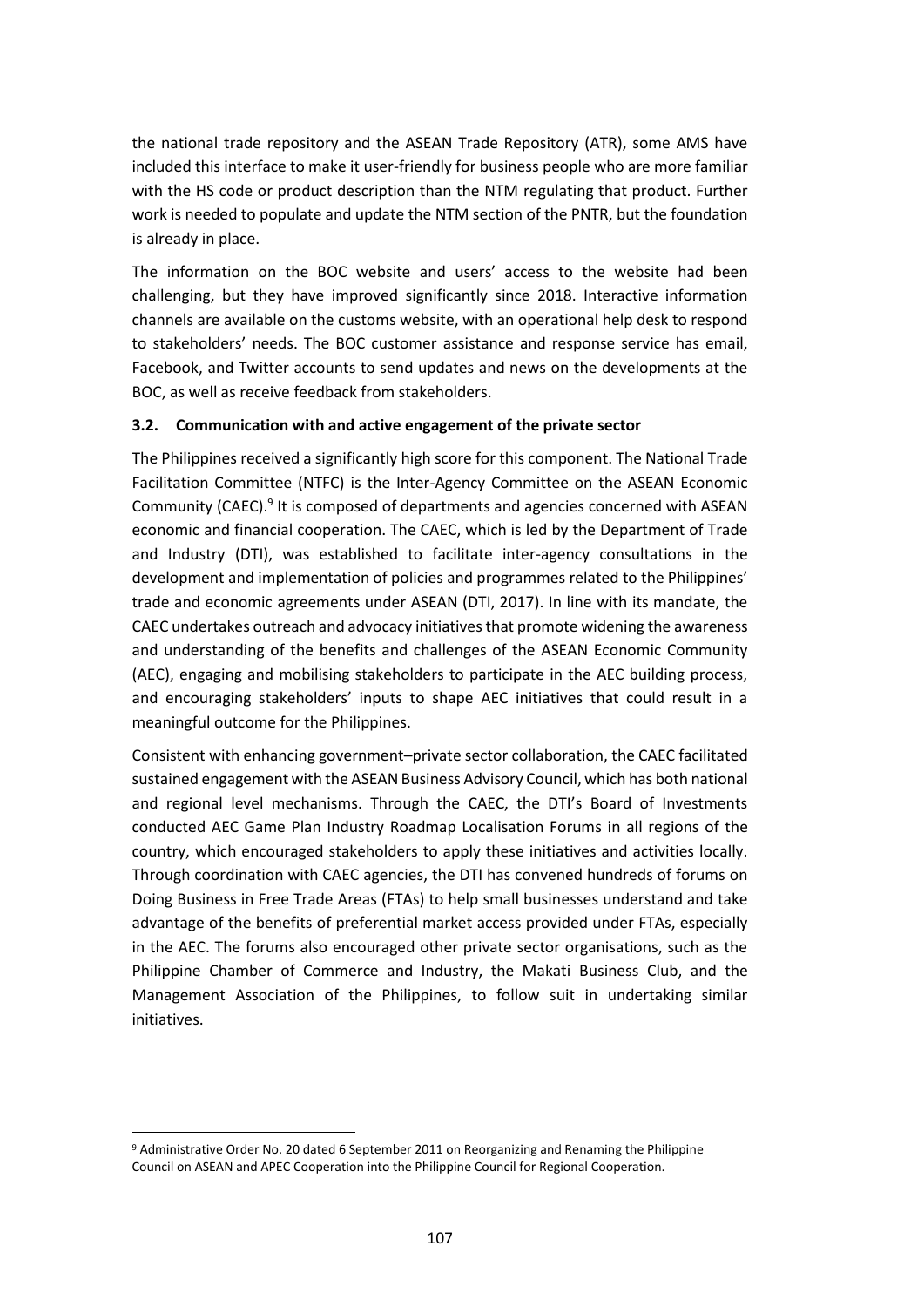While the Philippines has identified the CAEC as the NTFC equivalent for the Philippines, the National Competitiveness Council – a public–private sector body that aims to promote and develop national competitiveness – could be a good candidate for an NTFC equivalent, as it is a major body or forum for government–private sector engagement in areas related to trade, competitiveness, regulatory matters, and trade facilitation. Its structure allows for more in-depth participation of the private sector at the working group level. It also develops a long-term strategy for a more competitive Philippines, through public–private sector collaboration, as a vehicle to reduce poverty and achieve inclusive growth.

The National Competitiveness Council has various working groups that address issues related to trade facilitation, streamlining of business permits and licences, smuggling and corruption, transport, trade, and logistics. It also has projects on issues such as the ease of doing business, where government agencies and the private sector formulate, implement, and track projects and policies to facilitate the ease of doing business in the country. Another project which was launched in 2016 is Project Repeal, a governmentwide regulatory reform initiative to repeal outdated rules to reduce the cost of doing business. The objective is to review outdated, irrelevant, and burdensome laws and issuances which affect the global competitiveness ranking and investment climate, with a view to eventually repealing them.

Improving on this component requires having an NTFC, rather than just an equivalent mechanism. Therefore, the BOC (as the lead agency designated to establish the NTFC) has assured that the Philippines will work with other government agencies for the establishment of the NTFC. Initial suggestions from some government agencies in the Philippines include the establishment of a working group that would assess and help streamline NTMs, as well as pursue areas related to addressing burdensome requirements for complying with import and export requirements.

For the NTFC to be more effective, however, it should be able to provide guidance/direction for the implementation of policies on trade facilitation across FTAs and other relevant agreements with trade facilitation commitments. Private sector membership in the NTFC should be an inherent element to facilitate private sector participation in the future.

#### **3.3. Release and clearance formalities**

The Philippines needs to work on the indicators related to release and clearance formalities. Dwell time data are not available to the public in the Philippines. However, International Container Terminal Services Inc., a global port management company which operates the Manila International Container Terminal (MICT), gathers dwell time data on containers (measured in days) and submits these on a monthly basis to the Philippine Ports Authority and the MICT. The data, however, are only available to the Philippine Ports Authority and MICT for internal use, not to the public.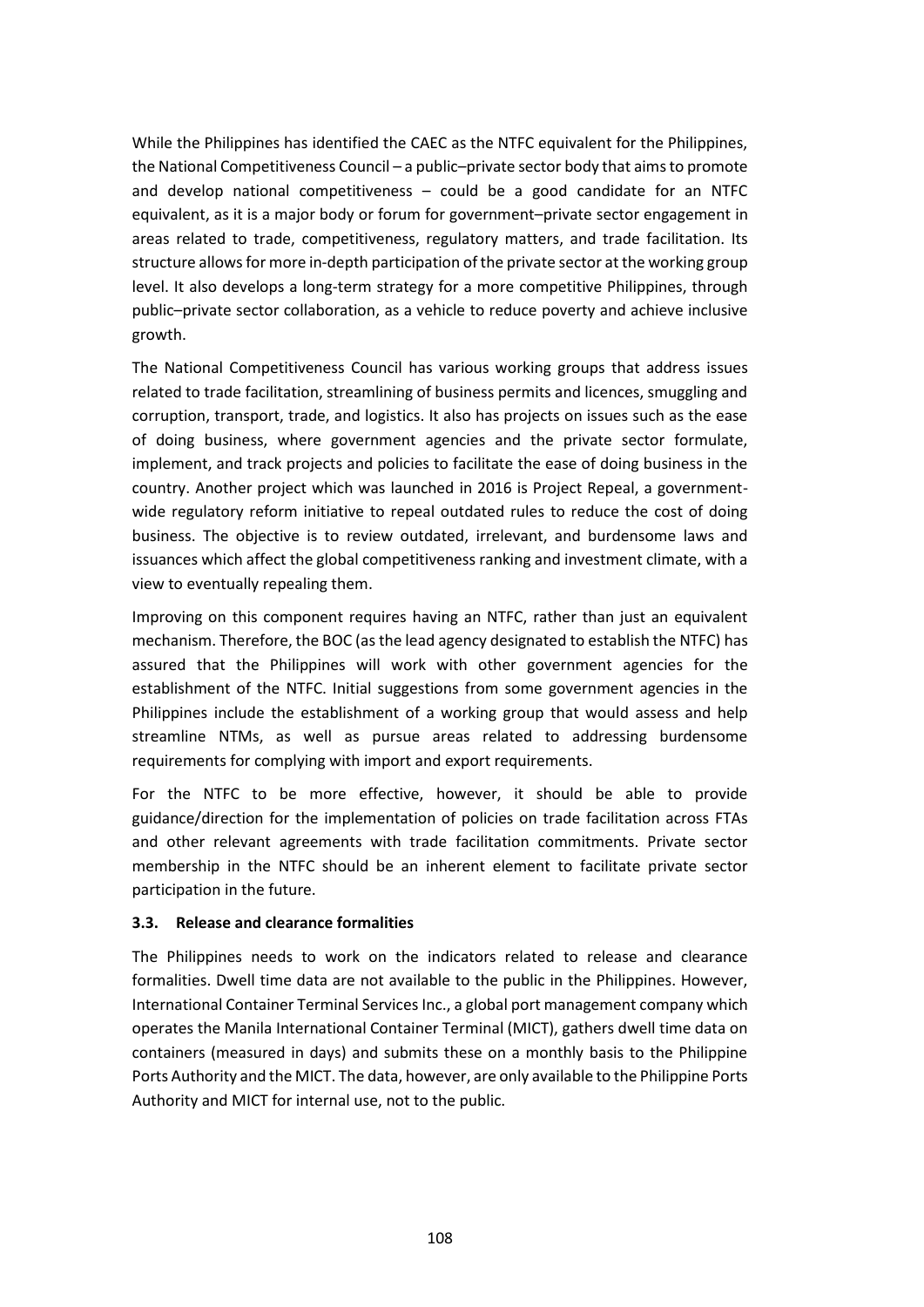There is no regular Time Release Study (TRS) publication, the last of which was in 2015. With technical assistance from the Asian Development Bank, the BOC conducted the second TRS in October 2019 at three main collection districts – the Port of Manila, Manila International Container Port, and Ninoy Aquino International Airport (Pablo, 2018). The BOC is confident that the TRS will help identify delays in the cargo clearance process and will be vital in providing data as the basis for corrective measures.

The BOC has an operational Trusted Traders programme called the Super Green Lane. The programme has a clear mechanism and criteria for accreditation, including the obligations, privileges, and benefits accorded to these trusted operators. The BOC has also issued an administrative order<sup>10</sup> which provides for the establishment of an AEO programme in line with the provisions of the CMTA. The programme intends to cover all stakeholders of the BOC such as importers/exporters, warehouse operators, brokers, and freight forwarders.

The implementation of self-certification for the Philippines is in a pilot stage, as in other AMS. To improve in this area, the Philippines would require all AMS to implement the selfcertification scheme.

The implementing rules and regulations on advance rulings for valuation, rules of origin, and classification provide that advance rulings which are issued should be fully published and available to all traders and stakeholders. Two agencies implement advance rulings in the Philippines: (i) the Tariff Commission on tariff classification, and (ii) the BOC on customs valuation and rules of origin. The Tariff Commission has issued and published 310 tariff classification rulings, based on 438 applications received for rulings from October 2017 to May 2018. The BOC has not published any of the advance rulings issued, either for valuation or rules of origin.

Pre-arrival processing, appeal and review mechanisms, post-clearance audits, and simplified expedited clearance are available and applied by the BOC and some other agencies. Even before the CMTA, the BOC had incorporated these in the cargo clearance process.

Risk management is applied by customs and some government agencies. However, the BOC removed the green lane from the cargo selectivity system on 30 August 2017 (Pablo, 2017), so goods or shipments are categorised either red lane or yellow lane. The shipments selected in the red lane require x-ray machine scanning or are subject to physical inspection, while documentary checks are undertaken for those selected in the yellow lane. However, the Super Green Lane, a trusted trader programme which is mainly being used by multinational companies that have maintained good transaction records with the BOC, is still available (Torres-Tupas, 2017).

<sup>10</sup> Customs Administrative Order No. 5 (2017) on the Establishment of Authorized Economic Operator (AEO) Program.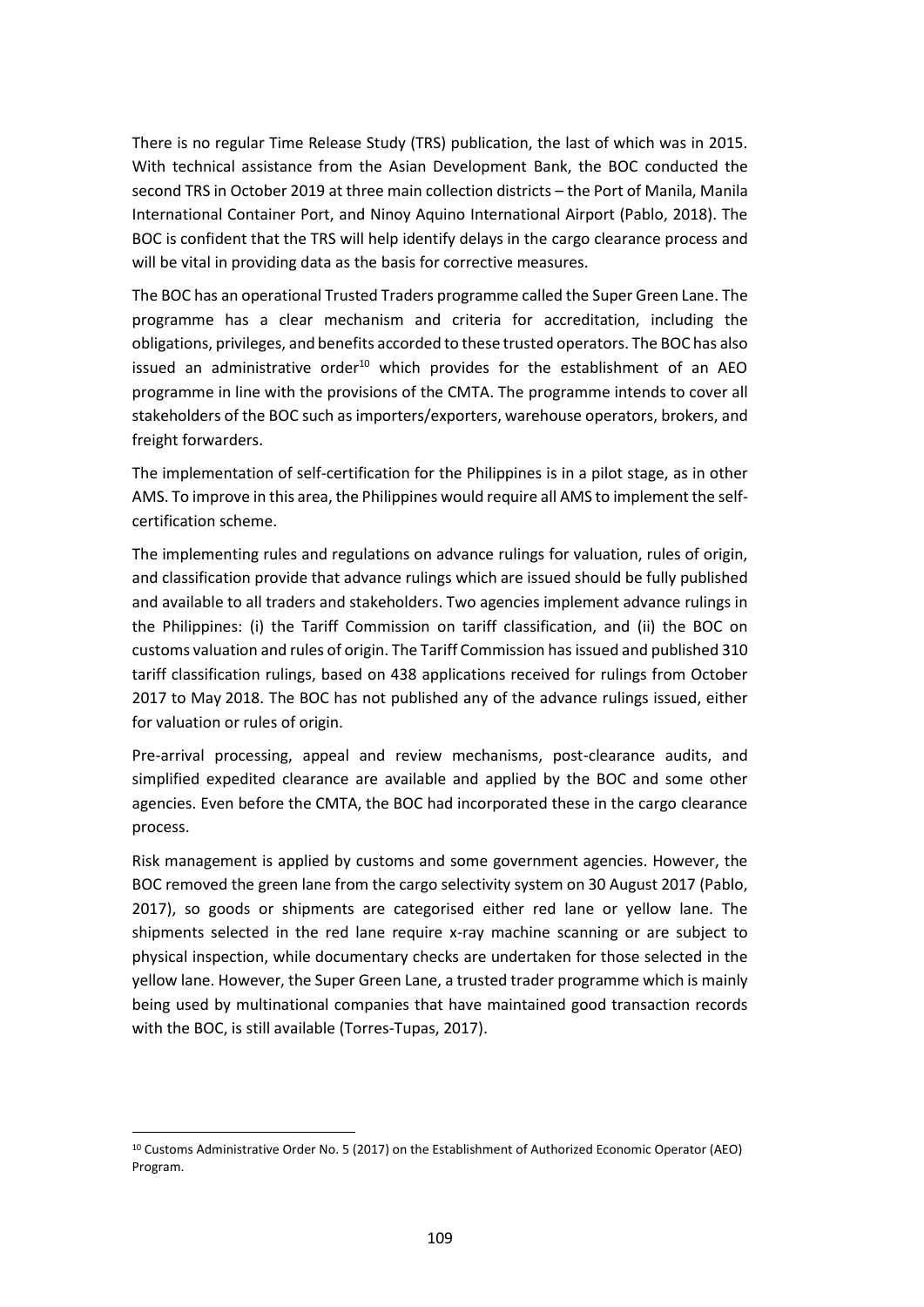The BOC and some agencies accept e-payments. A final determination and payment of customs duties is made before goods are released from customs. Although the BOC uses e-payments for its transactions, e-payments are not available at the airport for dutiable goods brought by passengers. Some agencies, such as the Bureau of Animal Industry and the Food and Drugs Administration, use e-payments. Some agencies indicated that the establishment of an e-payment system has been difficult as they have to comply with requirements from other agencies such as the Bangko Sentral (Central Bank) and they still need to work on it.

# **3.4. Import/Export formalities and coordination**

Under this component, the Philippines could improve on its performance, particularly on the documentation requirements and the ASW. The BOC does not allow digital copies to be attached to entry declaration filings. The CMTA does not prohibit the acceptance of digital copies, but the electronic to mobile (E2M) customs system has technical limitations for accepting digital copies in entry declarations. For major agencies, traders can attach digital copies to the application for permits and licenses. Other government agencies, such as the Dangerous Drugs Board, the Food and Drug Administration, the Bureau of Plant Industry, the Bureau of Fisheries and Aquatic Resources, and the Bureau of Animal Industry, either accept digital copies or fully automated systems in their applications and for the issuance of permits and licences.

Unlike the other major agencies indicated earlier, the Bureau of Philippine Standards accepts digital copies and has a fully automated system for the application and issuance of licences and permits through its Product Certification Information Management System. The system started in October 2018 and was fully implemented in January 2019. The Department of Information and Communications Technology has been working with other agencies to provide digital signatures and certificates to facilitate and secure electronic transactions. It has issued more than 2,300 digital signatures and certificates to date.

The BOC accepts plain copies in applications for permits or entry filings, while some major agencies accept either plain copies or a combination of originals and plain or digital copies.

Some agencies are still connected to the old PNSW – mainly agencies under the Department of Agriculture (through the VASP system). As mentioned above, the new TradeNet platform is being developed to replace the old PNSW. Although not yet fully operational, TradeNet is being used to pilot test the exchange of the e-ATIGA Form D for the ASW. It will eventually be able to provide an e-payment facility through PhPay, a government online payment system that enables citizens and businesses to remit payments electronically to government agencies.

It should be noted that the effectiveness of a national single window calls for a whole-ofgovernment approach, which was not present during the previous PNSW managed by the BOC. The focus at that time was to link existing individual agencies' systems to facilitate the issuance of permits and licences, keeping their individual processes and requirements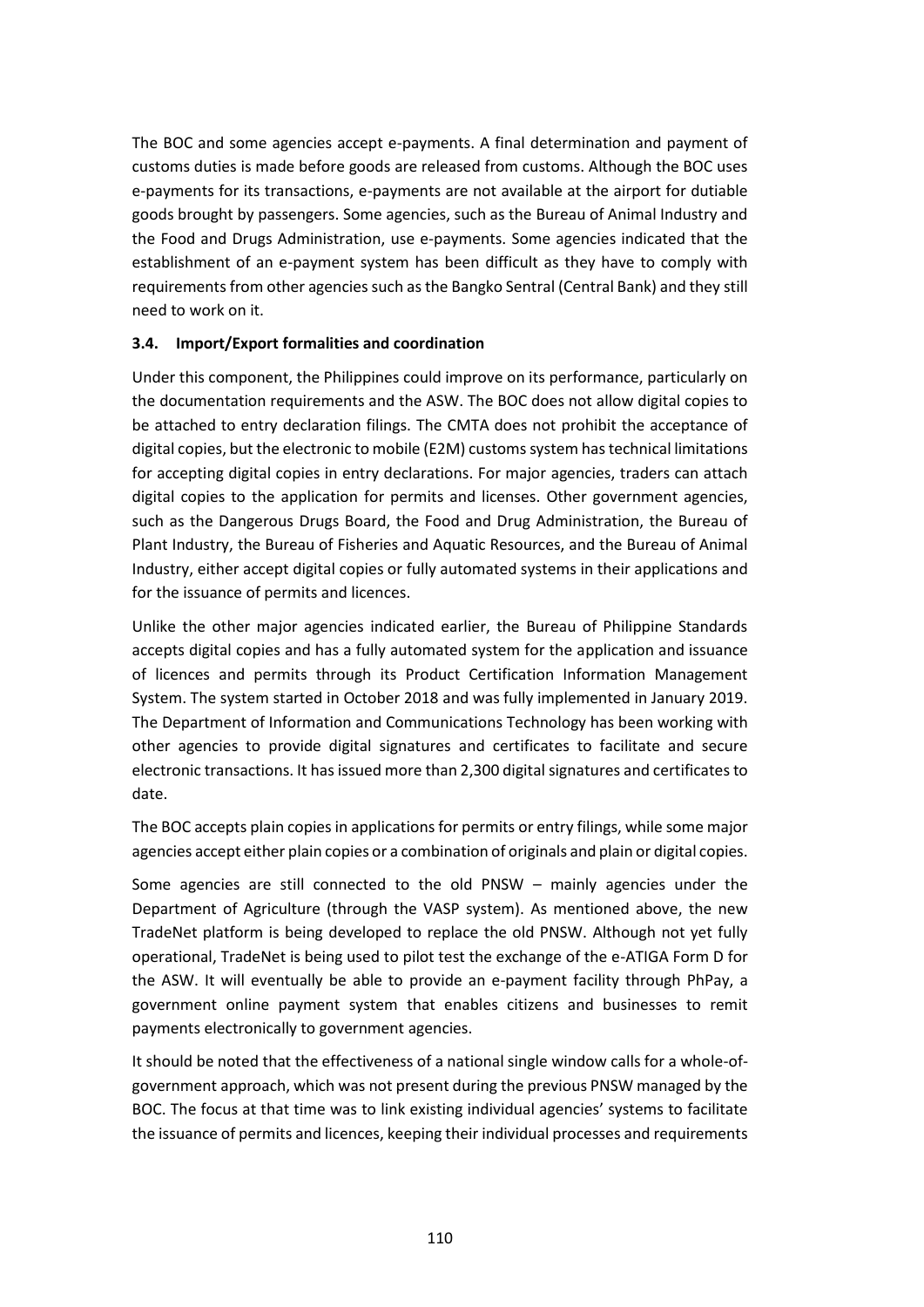intact. There was not much effort to streamline processes and documentation requirements for effective and 'real' single window operations.

TradeNet, under the auspices of the DOF, may be able to perform better in terms of managing a whole-of-government approach – not only to bring agencies into the fold, but also to participate seriously in an effort to streamline processes and documentation requirements. TradeNet should not allow agencies just to 'cut and paste' processes and documentation requirements in their own system and transport them to the new TradeNet.

# **3.5. Transport Facilitation**

The Philippines needs to make significant efforts to improve transport facilitation indicators. Although it has ratified the ASEAN Framework Agreement on the Facilitation of Inter-State Transport and the ASEAN Framework Agreement on Multimodal Transport, the national laws and regulations to implement these protocols, including their respective implementation structures, have not yet been established. The Department of Transportation noted, however, that the Philippines has already organised an Inter-Agency Technical Working Group for the operationalisation of the ASEAN Framework Agreement on Multimodal Transport and is formulating an executive order that will provide for the creation of a competent national body. The competent national body will be responsible for regulating, registering, or recognising multimodal transport operators in the country.

The Philippines has also completed the ratification of Protocol 1 (Designation of Transit Transport Routes and Facilities) and Protocol 4 (Technical Requirements of Vehicles) of the ASEAN Framework Agreement of the Facilitation of Goods in Transit. Protocol 2 (Designation of Frontier Posts), which is under the purview of the DOF, has yet to be completed. The Philippines and the other AMS signed Protocol 2 on 4 May 2018. Although the ratification of these protocols is a commitment for the Philippines, the implementation of some of them is not relevant or applicable to the Philippines. The Department of Transportation has indicated that the National Transit Transport Coordinating Committee will be reactivated to develop and implement the necessary domestic procedures for the operationalisation of the ASEAN Framework Agreement of the Facilitation of Goods in Transit and the ASEAN Framework Agreement on the Facilitation of Inter-State Transport.

# **3.6. E-commerce**

The Philippines, like some of its ASEAN neighbours, needs to improve in this sector. The legal framework for e-identification and authorisation has been established and is operational at the national level. However, harmonisation at the ASEAN region level is still being considered.

On revenue collection for cross-border e-commerce, the Philippines maintains threshold values for customs at a minimum, in line with the provisions of the World Trade Organization Trade Facilitation Agreement. Various legal frameworks, both in procedural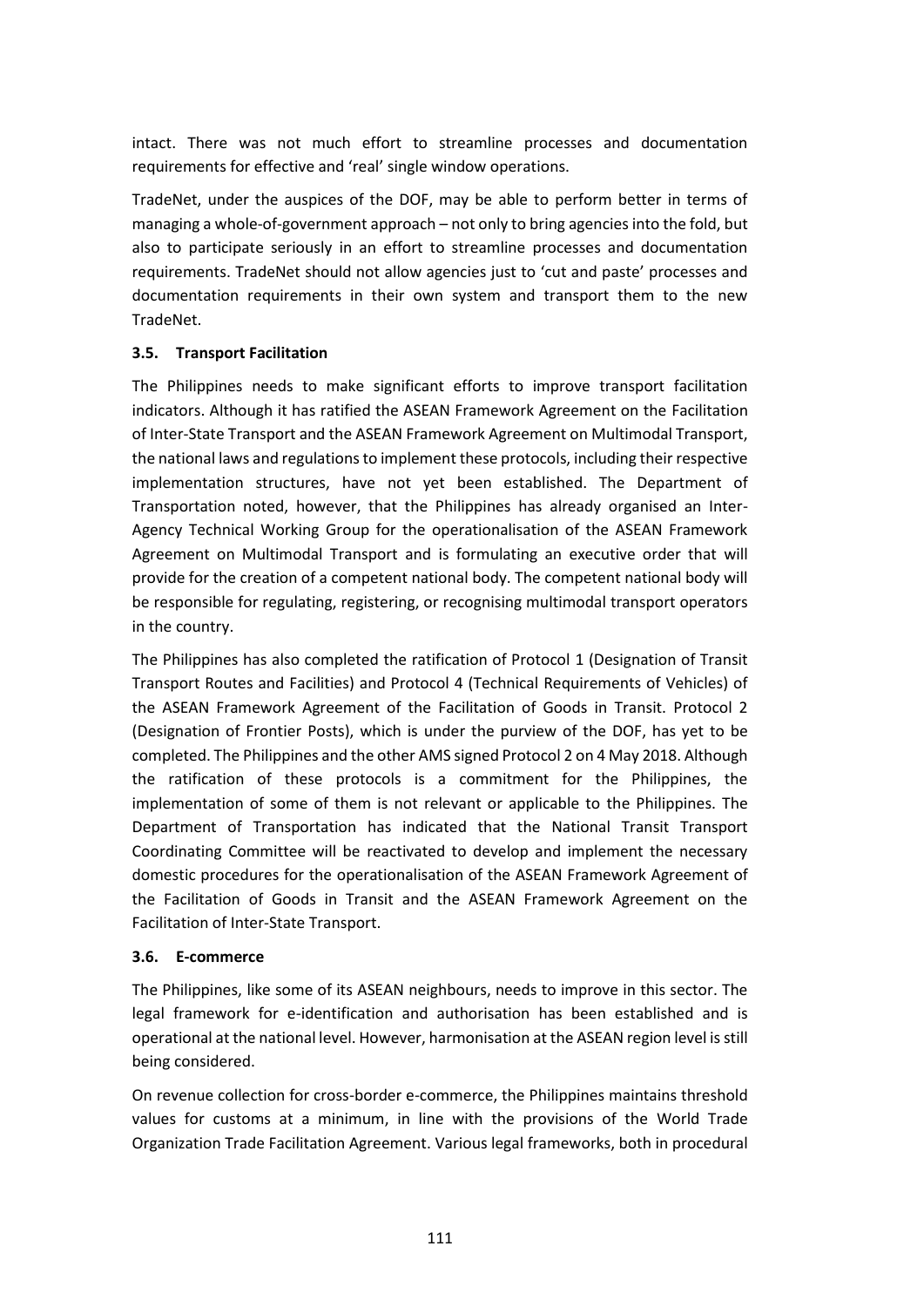and substantive aspects for business to individual consumers' engagement (B2C), are already in place (e.g. the Consumer Act of the Philippines, 1992 and the Electronic Commerce Act, 2000).<sup>11</sup> The E-Commerce Act, particularly Section 50, contemplates the applicability of the provisions of the Consumer Act, including reliefs and sanctions even for consumer transactions done electronically.

The Philippines is still working on a mechanism for e-commerce dispute settlement, including an online dispute resolution system, to facilitate the resolution of claims over ecommerce transactions. It has issued an administrative order on the Rules and Regulations for Consumer Protection<sup>12</sup> in a transaction covered by the Consumer Act through electronic means under the E-Commerce Act. This administrative order – issued by the DTI, the Department of Health, and the Department of Agriculture (in particular Section 3) – specifies the requirements for adopting fair and reasonable business practices for retailers, sellers, distributors, suppliers, or manufacturers engaged in e-commerce.<sup>13</sup>

#### **4. Conclusion and Key Recommendations**

The Philippines, over the past couple of years (2016–2018), has laid a good foundation for reform of its trade facilitation environment. The relatively high number of provisions in category A of the World Trade Organization Trade Facilitation Agreement; the enactment of the CMTA, which is landmark legislation to improve the cargo clearance process; the strengthened anti-red tape legislation on the ease of doing business; and the upcoming relaunch of an NSW through the TradeNet platform, all indicate the strong commitment of the government to facilitate trade.

Data from the questionnaire results showed that the Philippines performed well on transparency and information, as indicated by the availability of relevant information on the websites of the BOC and other major government agencies. The enhanced PNTR also contains the required information under the ATIGA, including private sector-friendly features (e.g. the tariff finder, rules of origin finder, and NTM finder) using HS codes or product descriptions. While these features are not mandatory for a national trade repository, they provide good value addition in the overall effort towards transparency. Also notable is the relatively strong engagement and communication with the private sector that is spurred and sustained through the setting up of a mechanism that provides more opportunities for private sector participation.

<sup>11</sup> Republic Act No. 7394 (1992) or The Consumer Act of The Philippines; and Republic Act No. 8792 (2000) or An Act Providing for the Recognition and Use of Electronic Commercial and Non-Commercial Transactions and Documents, Penalties for Unlawful Use thereof, and for Other Purposes.

<sup>12</sup> Administrative Order No. 01 (Series of 2008) on Rules and Regulations for consumer protection in a transaction covered by the Consumer Act of the Philippines (Republic Act No. 7394) through electronic means under the E-Commerce Act (Republic Act No. 8792).

<sup>&</sup>lt;sup>13</sup> Submission from the DTI's Consumer Protection and Advocacy Bureau.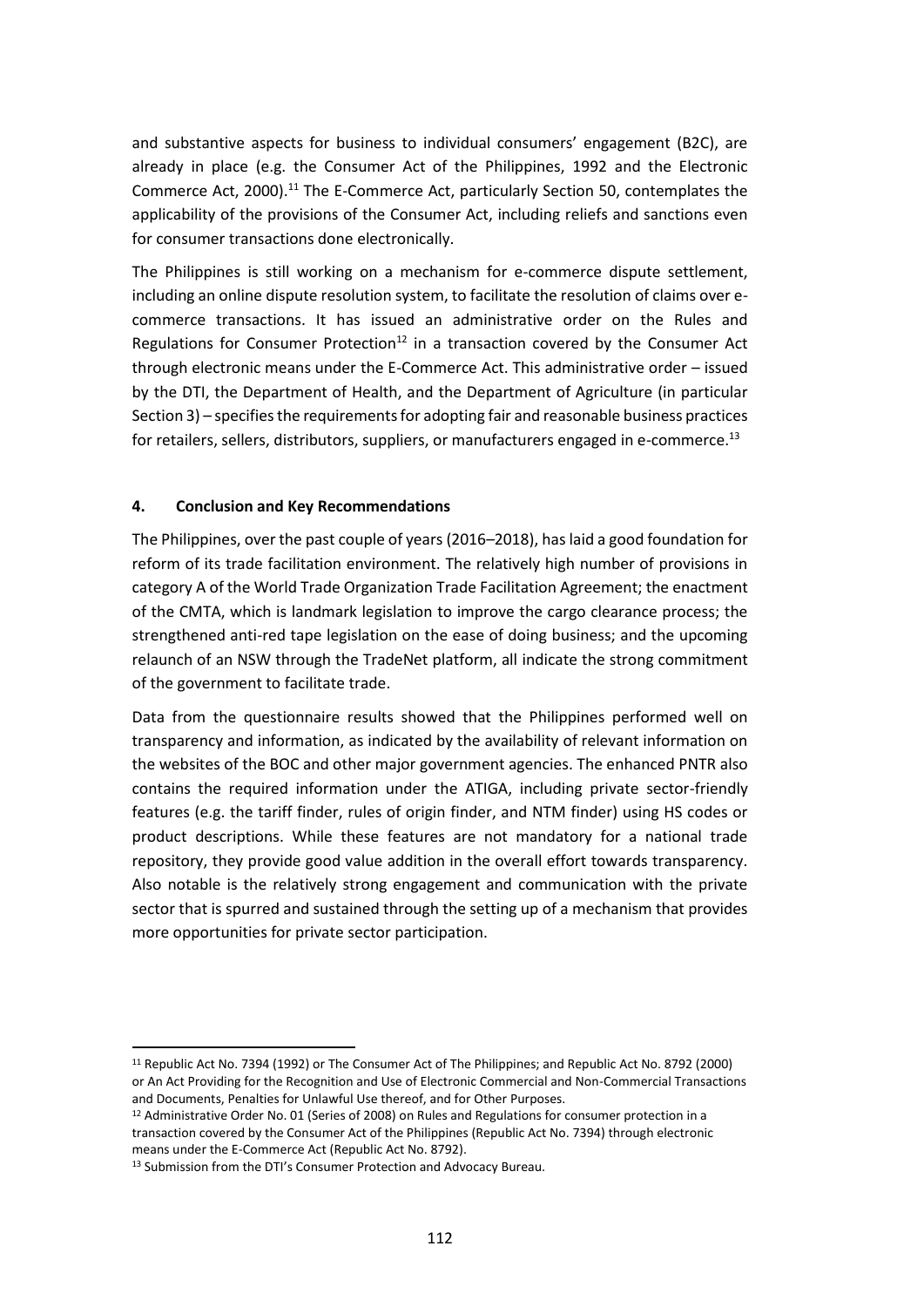The importance of investing more effort in streamlining release and clearance, as well as import and export formalities, was noted. Also highlighted was the need for the publication of dwell times and TRSs; advance rulings; and operationalisation of the AEO programme, including the establishment of mutual recognition agreements (MRAs) for the AEOs. The proposed TradeNet system to replace the PNSW is very promising but must be managed carefully to avoid repeating the failures and difficulties of the PNSW. Strengthening of the institution that manages the PNSW is key to rally other agencies to support it. Assigning TradeNet to the DOF would ensure strong and important institutional support.

The suspension of the green lane selectivity system, which puts into question the application of risk management by the BOC on the shipments entering the country, was also raised as a serious concern. With the suspension of the green lane, shipments are now classified as yellow and red, which may also lead to delays in the release of shipments and, worse, to port congestion. In addition to the suspension of the green lane selectivity system, the increasing issuance of 'alert orders' – where alerted shipments are subject to 100% physical inspection – has also alarmed the private sector. Although the revised CMO indicated that the 'alerted' shipments would be released within 48 hours, the reality of constrained inspection areas at the ports could likely delay further inspection and release of goods from 2 weeks to 1 month.

E-commerce is an important area, but much work still needs to be done – both at the national and regional levels.

To improve the trade facilitation environment, the following are specific recommendations covering the five components.

#### **Transparency and information on laws, regulations, and procedures**

- Strengthen cooperation amongst agencies through committed information sharing, i.e. any new information must be published in a timely manner and provided to the BOC (the primary agency implementing regulations at the border).
- Ensure that links to other agencies' websites, including the PNTR, are updated and working properly.
- Improve the breadth and quality of information continuously, making it more business-friendly (user-friendly), e.g. providing a process flow and a checklist of required documents to guide the users.
- Streamline the regulations, including documentary requirements, especially for products being regulated by multiple agencies.

#### **Communication with and active engagement of the private sector**

- Improve active engagement and communication with the private sector, particularly ensuring formal private sector membership in the NTFC – more than just as a mechanism for undertaking consultation with them.
- Study and consult with other agencies to establish a mechanism whereby the NTFC can provide direction for the consistent application of trade facilitation policies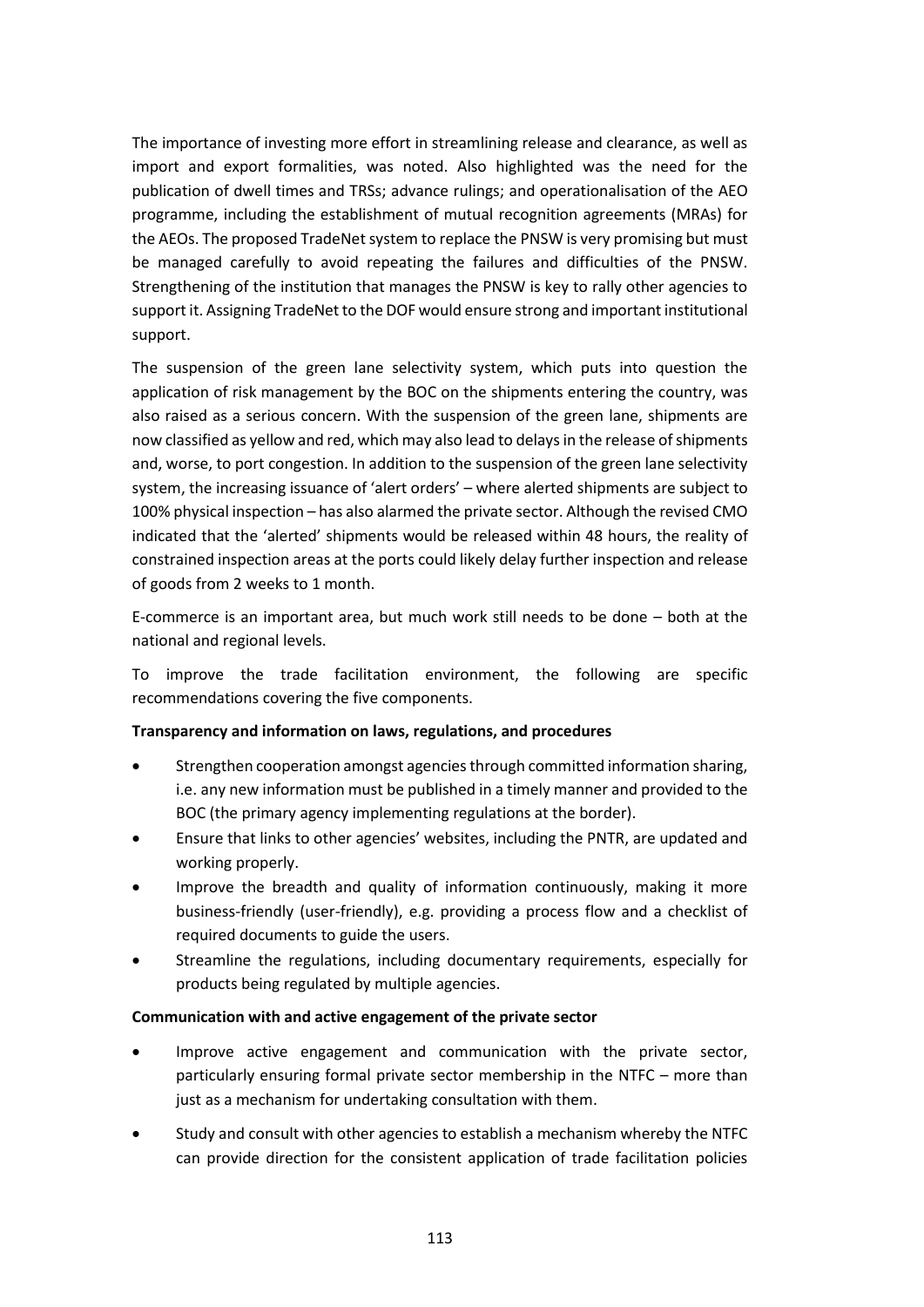across agreements/FTAs. Review best practices or institutions established by other countries on the NTFC.

• Operationalise the consultation mechanism of the entire government, strictly taking into account the agency's Citizen's Charters.

#### **Release and clearance formalities**

- Study and adopt best practices, especially those implemented by AEOs and Trusted Traders, which allow early release of goods based on provisional documentation or incomplete manifests.
- Encourage traders to apply for advance rulings, as this would ensure transparency and predictability in making decisions with regard to tariff classification, origin, and valuation, thereby improving the cargo clearance process. Clear and simple procedures, including online application, could encourage usage of this facility. Engage private sector associations and chambers so that their members can avail of the advance rulings facility.
- On risk management, apply inspections based on risk factors and do not inspect 100% of shipments. Consider rationalising the implementation of the 'alert order', as this mechanism causes delays in the cargo clearance process. Implement the green lane selectivity system as part of the risk management tool to facilitate trade.
- Study how to improve the application of risk management principles, taking into account the nature of the agencies and the products being regulated. Risk management of the BOC and other major agencies could be different.
- Work closely with the Philippine Ports Authority and private terminal operators on how to institutionalise regular publication of the average dwell time data.
- Work with the Asian Development Bank and other development partners such as the World Bank, as well as other AMS like Indonesia, to undertake TRSs. Indonesia has been undertaking regular TRSs and it has experts recognised by the World Customs Organization.
- Expedite the process for accession to the Istanbul Convention (adoption of the Admission Temporaire/Temporary Admission (ATA) Carnet). Utilise the work undertaken by the United States Agency for International Development Trade-Related Assistance for Development (TRADE) Project on the ATA Carnet.

#### **Import/Export formalities**

- Intensify the implementation of the CMTA to improve and facilitate the cargo clearance process. Complete the drafting of and implement the relevant CAOs and CMOs.
- Work on the full implementation of the NSW, including clarifying and streamlining business processes of agencies and 'integrating' other single windows system (Department of Agriculture system) into one system.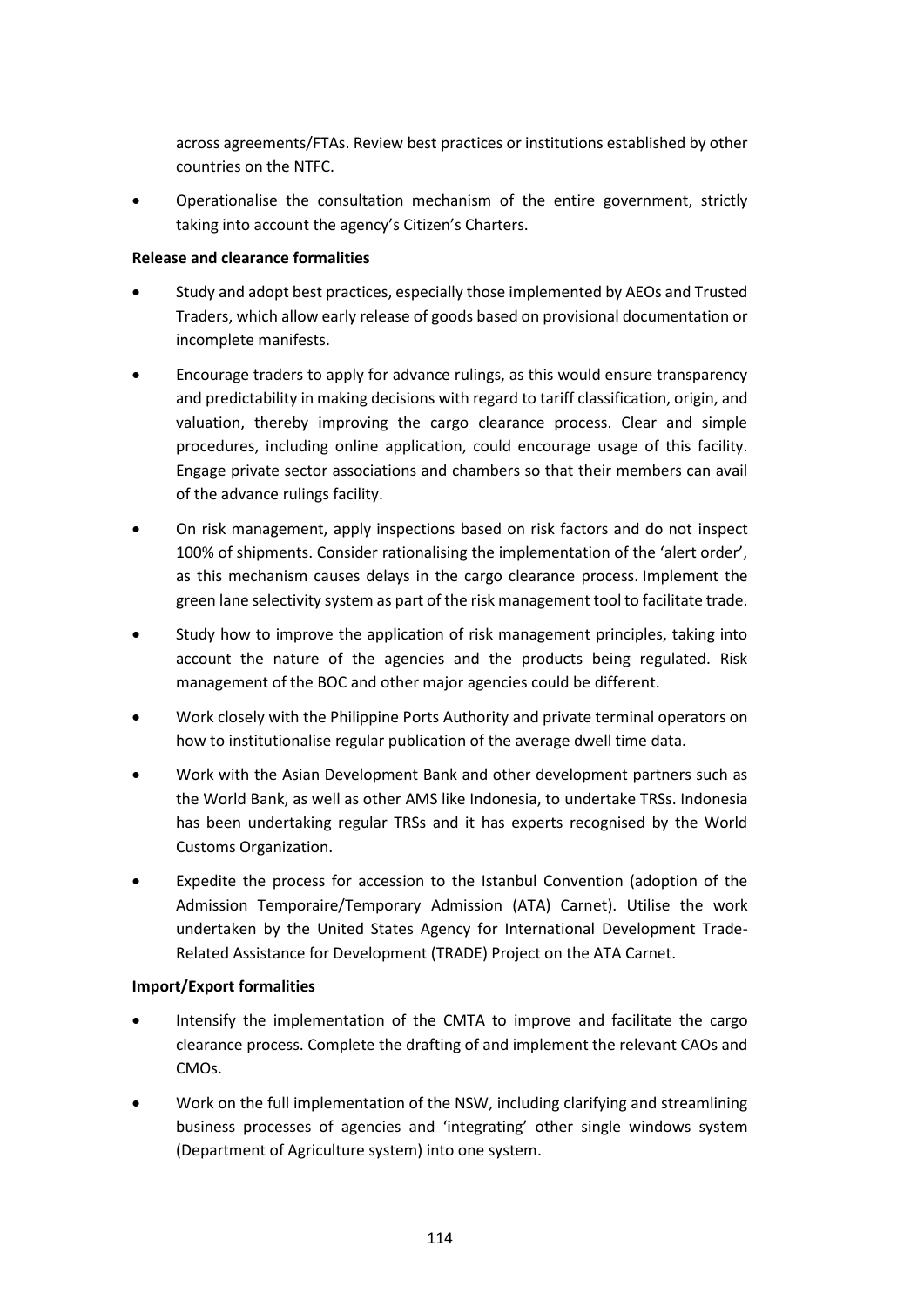- Study and cooperate with other AMS which have successfully integrated their NSWs with their national trade repositories.
- Automate the cargo clearance process. Consider joint ventures for the establishment of the ICT system (consider adopting systems of India or the Republic of Korea). Joint ventures would allow the adoption of new applications at a reduced cost.

#### **E-commerce**

• E-commerce focal points and related agencies should coordinate/consult with the BOC and undertake a study on appropriate mechanisms or alternate models for collecting duties and taxes for goods covered in e-commerce trade. Work with ecommerce bodies in ASEAN to expedite work for the establishment of a legal framework and its operationalisation for e-identification and authorisation. Coordinate with the ASW steering committee and related working groups (technical working group and legal working group), which may work in similar or related areas.